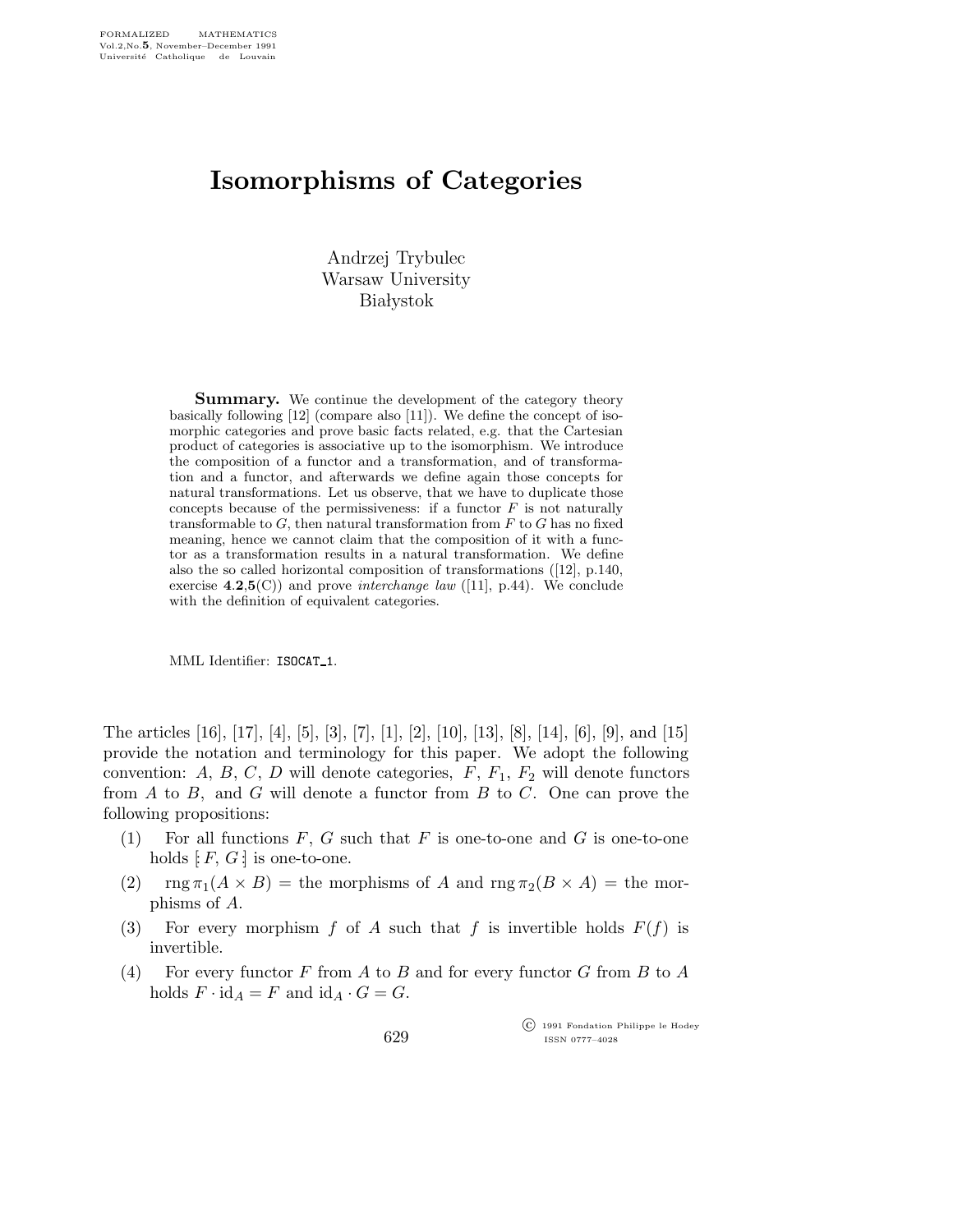- (5) For all objects a, b of A such that  $hom(a, b) \neq \emptyset$  and for every morphism f from  $a$  to  $b$  and for every functor  $F$  from  $A$  to  $B$  and for every functor G from B to C holds  $(G \cdot F)(f) = G(F(f)).$
- (6) For all objects a, b, c of A such that  $hom(a, b) \neq \emptyset$  and  $hom(b, c) \neq \emptyset$ and for every morphism  $f$  from  $a$  to  $b$  and for every morphism  $g$  from  $b$ to c and for every functor F from A to B holds  $F(q \cdot f) = F(q) \cdot F(f)$ .
- (7) For all functors  $F_1$ ,  $F_2$  from A to B such that  $F_1$  is transformable to  $F_2$ and for every transformation t from  $F_1$  to  $F_2$  and for every object a of A holds  $t(a) \in \text{hom}(F_1(a), F_2(a))$ .
- (8) For all functors  $F_1$ ,  $F_2$  from A to B and for all functors  $G_1$ ,  $G_2$  from B to C such that  $F_1$  is transformable to  $F_2$  and  $G_1$  is transformable to  $G_2$ holds  $G_1 \cdot F_1$  is transformable to  $G_2 \cdot F_2$ .
- (9) For all functors  $F_1$ ,  $F_2$  from A to B such that  $F_1$  is transformable to  $F_2$  and for every transformation t from  $F_1$  to  $F_2$  such that t is invertible and for every object a of A holds  $F_1(a)$  and  $F_2(a)$  are isomorphic.

Let us consider  $C, D$ . Let us observe that the mode below can be characterized by another conditions, which are equivalent to the formulas previously defining them. In accordance the mode Let us note that one can characterize the mode functor from  $C$  to  $D$ , by the following (equivalent) condition:

- (Def.1) (i) for every object c of C there exists an object d of D such that  $it(id<sub>c</sub>) = id<sub>d</sub>$ 
	- (ii) for every morphism f of C holds it  $(id_{dom } f) = id_{dom }$ <sub>it</sub>(f) and it  $(id_{cod } f)$  =  $id_{\text{cod it}(f)},$
	- (iii) for all morphisms f, g of C such that dom  $g = \text{cod } f$  holds it $(g \cdot f) =$  $it(q) \cdot it(f).$

Let us consider A. Then  $\mathrm{id}_A$  is a functor from A to A. Let us consider B,  $C$ , and let  $F$  be a functor from  $A$  to  $B$ , and let  $G$  be a functor from  $B$  to  $C$ . Then  $G \cdot F$  is a functor from A to C.

In the sequel  $o$ ,  $m$  are arbitrary. We now state three propositions:

- (10) If F is an isomorphism, then for every morphism g of B there exists a morphism f of A such that  $F(f) = g$ .
- (11) If F is an isomorphism, then for every object b of B there exists an object a of A such that  $F(a) = b$ .
- (12) If F is one-to-one, then  $Obj F$  is one-to-one.

Let us consider  $A, B, F$ . Let us assume that  $F$  is an isomorphism. The functor  $F^{-1}$  yields a functor from B to A and is defined by:

$$
(\text{Def.2}) \quad F^{-1} = F^{-1}.
$$

Let us consider  $A, B, F$ . Let us note that one can characterize the predicate  $F$  is an isomorphism by the following (equivalent) condition:

(Def.3) F is one-to-one and rng  $F =$  the morphisms of B.

Next we state several propositions:

(13) If F is an isomorphism, then  $F^{-1}$  is an isomorphism.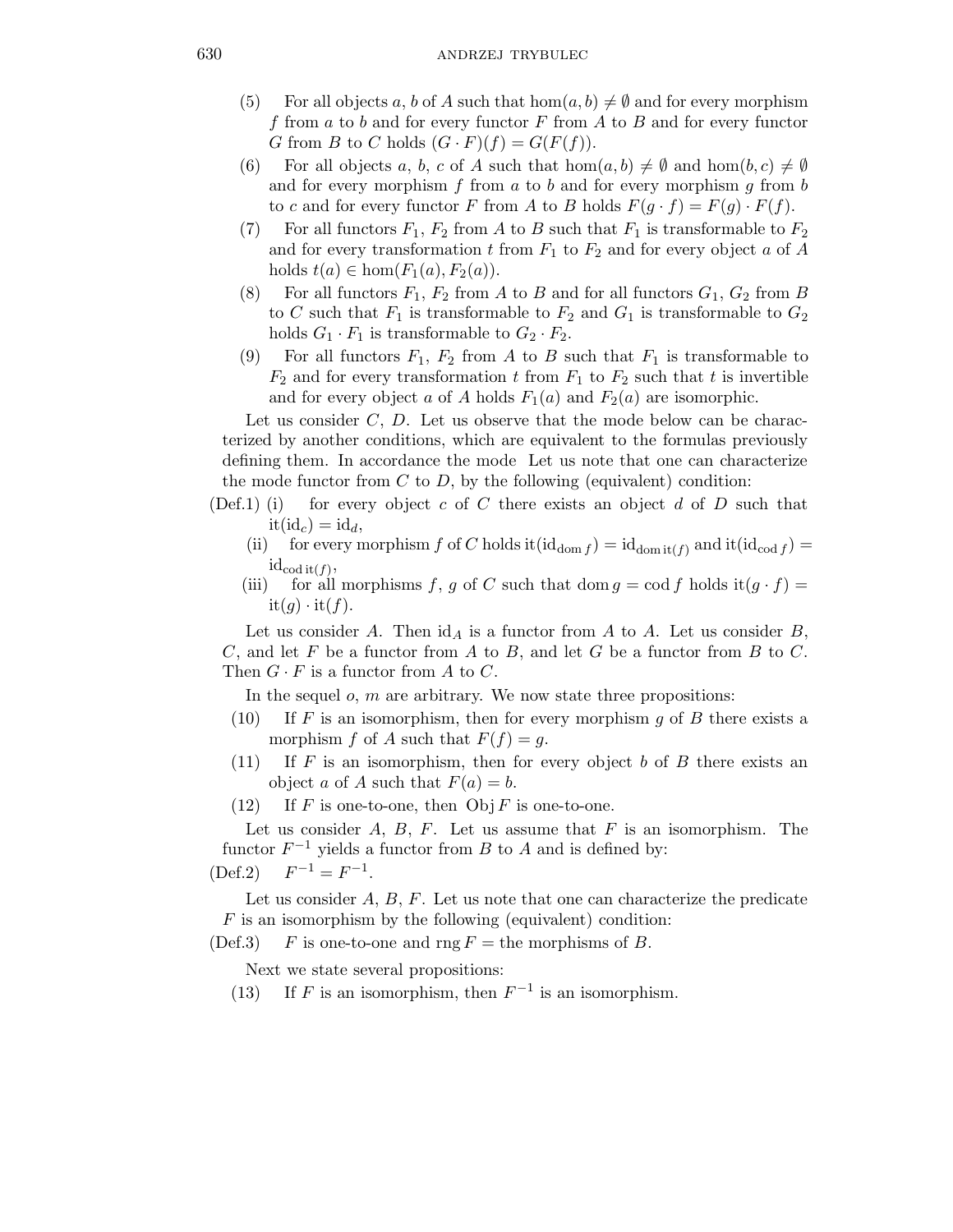- (14) If F is an isomorphism, then  $(\text{Obj } F)^{-1} = \text{Obj}(F^{-1})$ .
- (15) If F is an isomorphism, then  $(F^{-1})^{-1} = F$ .
- (16) If F is an isomorphism, then  $F \cdot F^{-1} = id_B$  and  $F^{-1} \cdot F = id_A$ .
- (17) If F is an isomorphism and G is an isomorphism, then  $G \cdot F$  is an isomorphism.

In the sequel  $t_1$  denotes a natural transformation from  $F_1$  to  $F_2$  and  $t_2$  denotes a natural transformation from  $F$  to  $F_2$ . We now define two new predicates. Let us consider  $A, B$ . We say that  $A$  and  $B$  are isomorphic if and only if:

(Def.4) there exists a functor F from A to B such that F is an isomorphism.

We write  $A \cong B$  if A and B are isomorphic.

The following propositions are true:

- $(18)$   $A \cong A$ .
- (19) If  $A \cong B$ , then  $B \cong A$ .
- (20) If  $A \cong B$  and  $B \cong C$ , then  $A \cong C$ .
- $(21)$  $\dot{\circ}(o, m), A \cdot \equiv A.$
- $(22)$  [: A, B :] ≅ [: B, A :].
- $(23)$  [: [: A, B :],  $C$  :]  $\cong$  [: A, [: B, C : ].
- (24) If  $A \cong B$  and  $C \cong D$ , then  $[A, C] \cong [B, D]$ .

Let us consider A, B, C, and let  $F_1$ ,  $F_2$  be functors from A to B satisfying the condition:  $F_1$  is transformable to  $F_2$ . Let t be a transformation from  $F_1$  to  $F_2$ , and let G be a functor from B to C. The functor  $G \cdot t$  yields a transformation from  $G \cdot F_1$  to  $G \cdot F_2$  and is defined as follows:

 $(Def.5)$   $G \cdot t = G \cdot t$ .

Let us consider A, B, C, and let  $G_1$ ,  $G_2$  be functors from B to C satisfying the condition:  $G_1$  is transformable to  $G_2$ . Let F be a functor from A to B, and let t be a transformation from  $G_1$  to  $G_2$ . The functor  $t \cdot F$  yielding a transformation from  $G_1 \cdot F$  to  $G_2 \cdot F$  is defined by:

$$
(Def.6) \t t \cdot F = t \cdot Obj F.
$$

We now state three propositions:

- (25) For all functors  $G_1, G_2$  from B to C such that  $G_1$  is transformable to  $G_2$  and for every functor F from A to B and for every transformation t from  $G_1$  to  $G_2$  and for every object a of A holds  $(t \cdot F)(a) = t(F(a))$ .
- (26) For all functors  $F_1$ ,  $F_2$  from A to B such that  $F_1$  is transformable to  $F_2$  and for every transformation t from  $F_1$  to  $F_2$  and for every functor G from B to C and for every object a of A holds  $(G \cdot t)(a) = G(t(a))$ .
- (27) For all functors  $F_1$ ,  $F_2$  from A to B and for all functors  $G_1$ ,  $G_2$  from B to C such that  $F_1$  is naturally transformable to  $F_2$  and  $G_1$  is naturally transformable to  $G_2$  holds  $G_1 \cdot F_1$  is naturally transformable to  $G_2 \cdot F_2$ .

Let us consider A, B, C, and let  $F_1$ ,  $F_2$  be functors from A to B satisfying the condition:  $F_1$  is naturally transformable to  $F_2$ . Let t be a natural transformation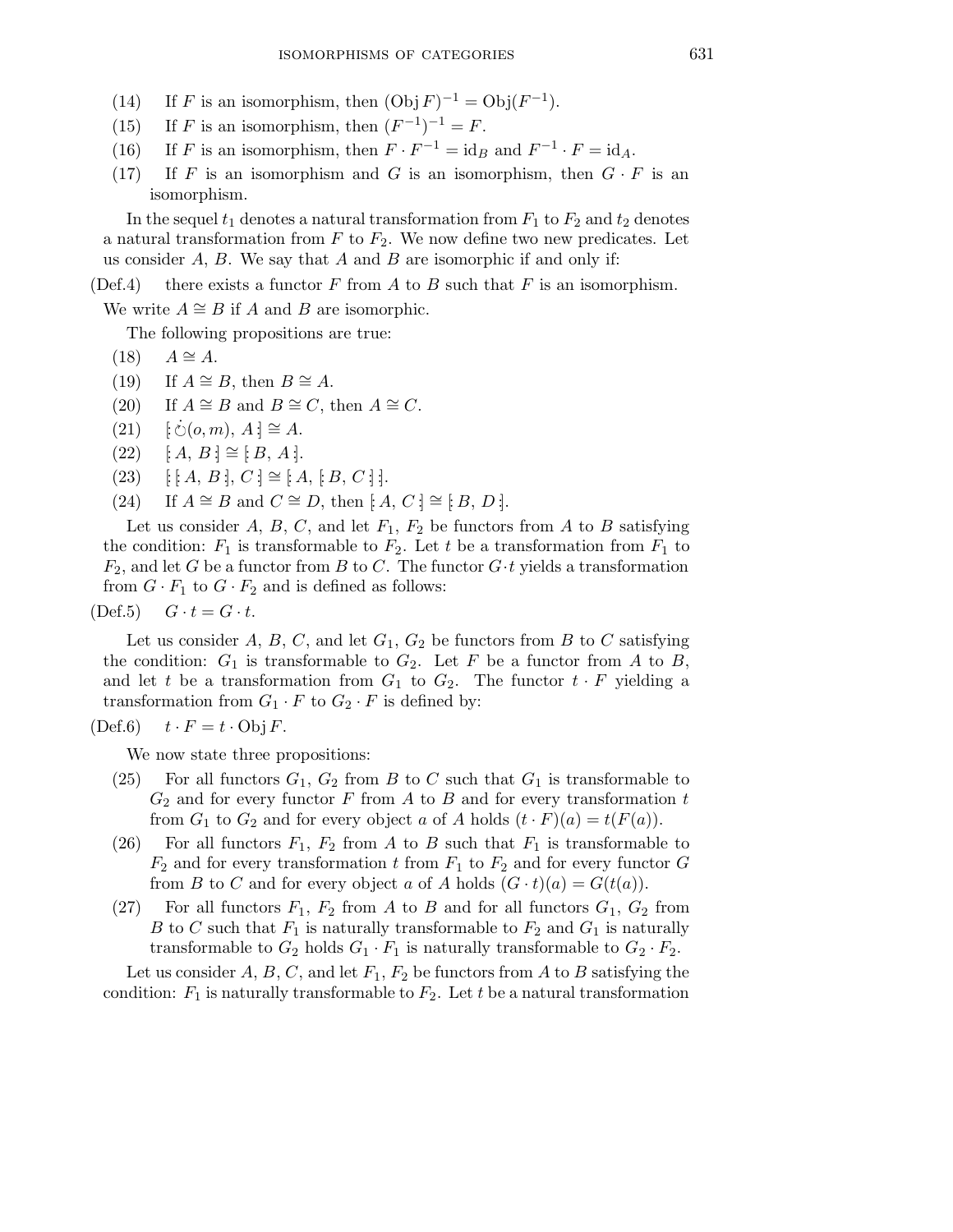from  $F_1$  to  $F_2$ , and let G be a functor from B to C. The functor  $G \cdot t$  yielding a natural transformation from  $G \cdot F_1$  to  $G \cdot F_2$  is defined by:

 $(\text{Def.7})$   $G \cdot t = G \cdot t$ .

Next we state the proposition

(28) For all functors  $F_1$ ,  $F_2$  from A to B such that  $F_1$  is naturally transformable to  $F_2$  and for every natural transformation t from  $F_1$  to  $F_2$ and for every functor  $G$  from  $B$  to  $C$  and for every object  $a$  of  $A$  holds  $(G \cdot t)(a) = G(t(a)).$ 

Let us consider A, B, C, and let  $G_1$ ,  $G_2$  be functors from B to C satisfying the condition:  $G_1$  is naturally transformable to  $G_2$ . Let F be a functor from A to B, and let t be a natural transformation from  $G_1$  to  $G_2$ . The functor  $t \cdot F$ yields a natural transformation from  $G_1 \cdot F$  to  $G_2 \cdot F$  and is defined as follows:

$$
(Def.8) \t t \cdot F = t \cdot F.
$$

The following proposition is true

(29) For all functors  $G_1$ ,  $G_2$  from B to C such that  $G_1$  is naturally transformable to  $G_2$  and for every functor F from A to B and for every natural transformation t from  $G_1$  to  $G_2$  and for every object a of A holds  $(t \cdot F)(a) = t(F(a)).$ 

For simplicity we follow the rules:  $F$ ,  $F_1$ ,  $F_2$ ,  $F_3$  are functors from A to B,  $G, G_1, G_2, G_3$  are functors from B to C, H,  $H_1, H_2$  are functors from C to D, s is a natural transformation from  $F_1$  to  $F_2$ , s' is a natural transformation from  $F_2$  to  $F_3$ , t is a natural transformation from  $G_1$  to  $G_2$ , t' is a natural transformation from  $G_2$  to  $G_3$ , and u is a natural transformation from  $H_1$  to  $H<sub>2</sub>$ . We now state a number of propositions:

- (30) If  $F_1$  is naturally transformable to  $F_2$ , then for every object a of A holds hom $(F_1(a), F_2(a)) \neq \emptyset$ .
- (31) If  $F_1$  is naturally transformable to  $F_2$ , then for all natural transformations  $t_1$ ,  $t_2$  from  $F_1$  to  $F_2$  such that for every object a of A holds  $t_1(a) = t_2(a)$  holds  $t_1 = t_2$ .
- (32) If  $F_1$  is naturally transformable to  $F_2$  and  $F_2$  is naturally transformable to  $F_3$ , then  $G \cdot (s' \circ s) = G \cdot s' \circ G \cdot s$ .
- (33) If  $G_1$  is naturally transformable to  $G_2$  and  $G_2$  is naturally transformable to  $G_3$ , then  $(t' \circ t) \cdot F = t' \cdot F \circ t \cdot F$ .
- (34) If  $H_1$  is naturally transformable to  $H_2$ , then  $(u \cdot G) \cdot F = u \cdot (G \cdot F)$ .
- (35) If  $G_1$  is naturally transformable to  $G_2$ , then  $(H \cdot t) \cdot F = H \cdot (t \cdot F)$ .
- (36) If  $F_1$  is naturally transformable to  $F_2$ , then  $(H \cdot G) \cdot s = H \cdot (G \cdot s)$ .
- (37)  $id_G \cdot F = id_{(G \cdot F)}$ .
- (38)  $G \cdot \mathrm{id}_F = \mathrm{id}_{(G \cdot F)}$ .
- (39) If  $G_1$  is naturally transformable to  $G_2$ , then  $t \cdot id_B = t$ .
- (40) If  $F_1$  is naturally transformable to  $F_2$ , then  $id_B \cdot s = s$ .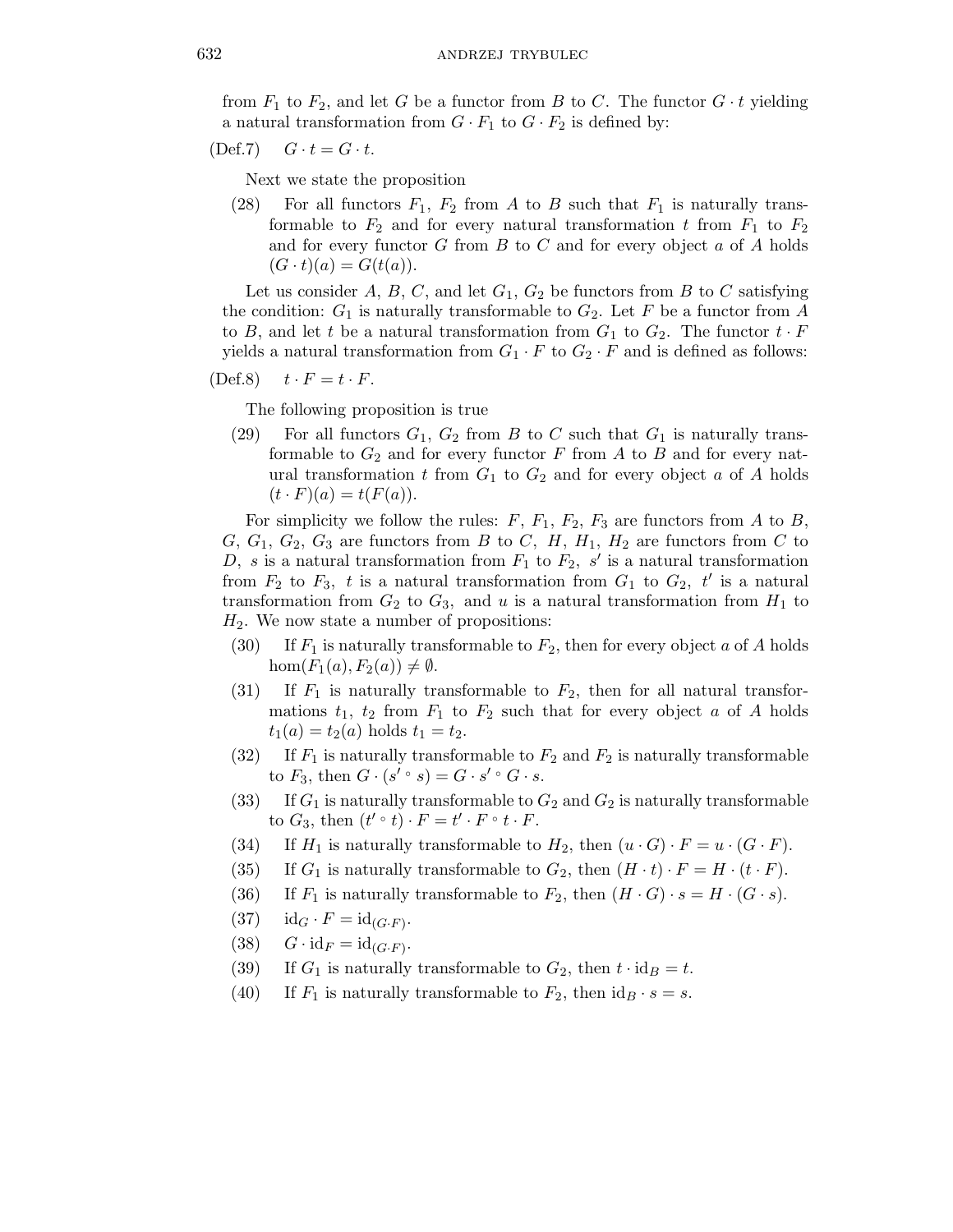Let us consider A, B, C,  $F_1$ ,  $F_2$ ,  $G_1$ ,  $G_2$ , s, t. The functor t s yields a natural transformation from  $G_1 \cdot F_1$  to  $G_2 \cdot F_2$  and is defined as follows:

(Def.9)  $t s = t \cdot F_2 \circ G_1 \cdot s$ .

We now state several propositions:

- (41) If  $F_1$  is naturally transformable to  $F_2$  and  $G_1$  is naturally transformable to  $G_2$ , then  $t s = G_2 \cdot s \circ t \cdot F_1$ .
- (42) If  $F_1$  is naturally transformable to  $F_2$ , then  $\mathrm{id}_{(\mathrm{id}_B)} s = s$ .
- (43) If  $G_1$  is naturally transformable to  $G_2$ , then  $t \mathrm{id}_{(\mathrm{id}_B)} = t$ .
- (44) If  $F_1$  is naturally transformable to  $F_2$  and  $G_1$  is naturally transformable to  $G_2$  and  $H_1$  is naturally transformable to  $H_2$ , then  $u(t s) = (u t) s$ .
- (45) If  $G_1$  is naturally transformable to  $G_2$ , then  $t \cdot F = t \cdot id_F$ .
- (46) If  $F_1$  is naturally transformable to  $F_2$ , then  $G \cdot s = id_G s$ .
- (47) If  $F_1$  is naturally transformable to  $F_2$  and  $F_2$  is naturally transformable to  $F_3$  and  $G_1$  is naturally transformable to  $G_2$  and  $G_2$  is naturally transformable to  $G_3$ , then  $(t' \circ t)(s' \circ s) = t' s' \circ t s$ .
- (48) For every functor F from A to B and for every functor G from C to D and for all functors I, J from B to C such that  $I \cong J$  holds  $G \cdot I \cong G \cdot J$ and  $I \cdot F \cong J \cdot F$ .
- (49) For every functor F from A to B and for every functor G from B to A and for every functor I from A to A such that  $I \cong id_A$  holds  $F \cdot I \cong F$ and  $I \cdot G \cong G$ .

We now define two new predicates. Let  $A, B$  be categories. We say that  $A$ is equivalent with  $B$  if and only if:

(Def.10) there exists a functor F from A to B and there exists a functor G from B to A such that  $G \cdot F \cong id_A$  and  $F \cdot G \cong id_B$ .

A and B are equivalent stands for A is equivalent with B.

We now state four propositions:

- (50) If  $A \cong B$ , then A is equivalent with B.
- $(51)$  A is equivalent with A.
- $(52)$  If A and B are equivalent, then B and A are equivalent.
- $(53)$  If A and B are equivalent and B and C are equivalent, then A and C are equivalent.

Let us consider  $A, B$ . Let us assume that  $A$  and  $B$  are equivalent. A functor from  $A$  to  $B$  is called an equivalence of  $A$  and  $B$  if:

(Def.11) there exists a functor G from B to A such that  $G \cdot it \cong id_A$  and it  $\cdot G \cong$  $id_B.$ 

Next we state several propositions:

- $(54)$  id<sub>A</sub> is an equivalence of A and A.
- $(55)$  If A and B are equivalent and B and C are equivalent, then for every equivalence  $F$  of  $A$  and  $B$  and for every equivalence  $G$  of  $B$  and  $C$  holds  $G \cdot F$  is an equivalence of A and C.